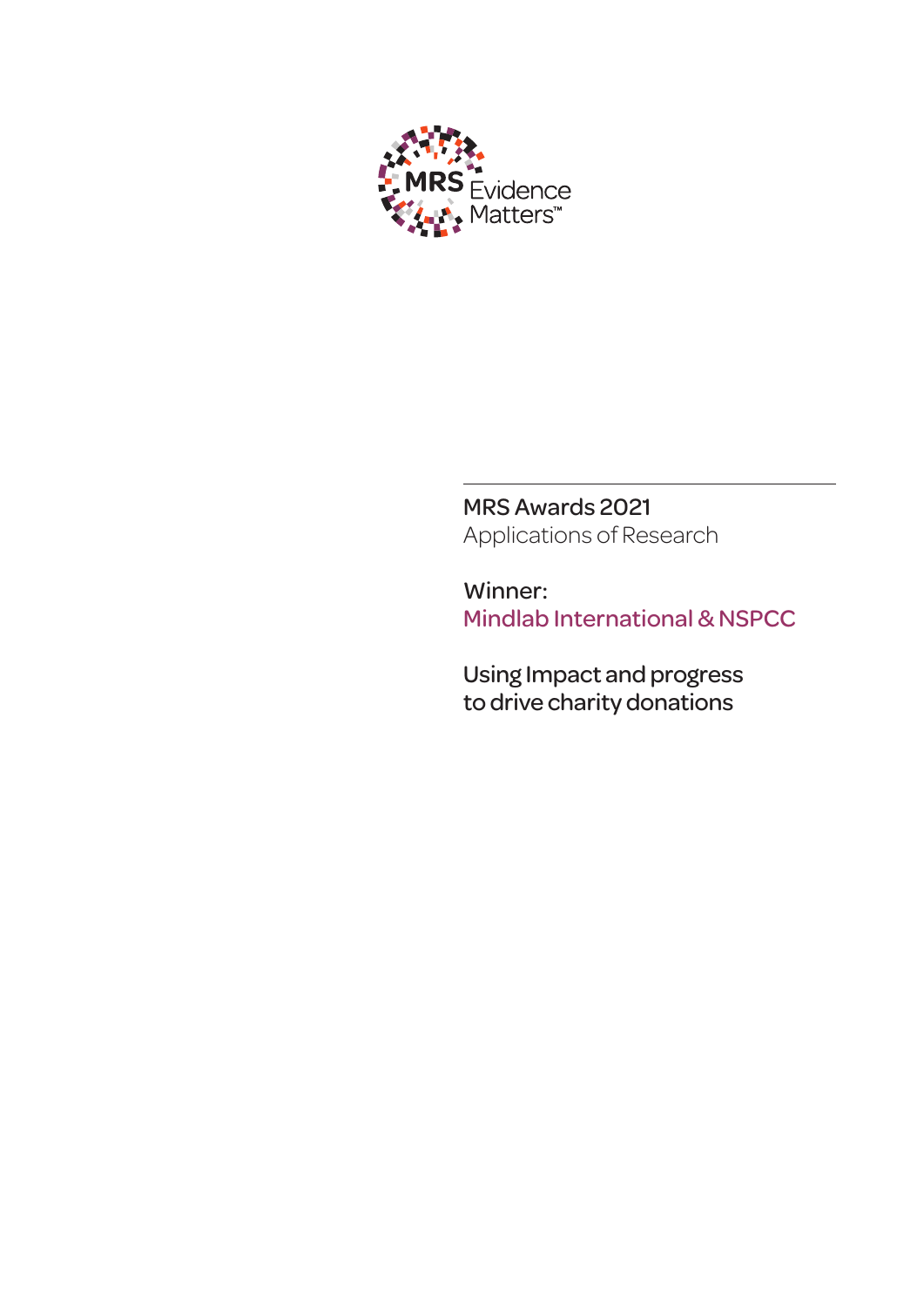# **SUMMARY**

The challenge of this project was to understand how the NSPCC can drive income while also building long-term warmth and trust.

The research was designed to understand brand perceptions, the drivers and barriers to giving and what attributes drive donations.

Questions around charitable donations often result in biased responses, as people are inclined to represent a more desirable view of their altruistic attitudes and behaviours. Therefore, the research needed to measure intuitive and implicit perceptions rather than purely rely on traditional self-report

Cluster analysis was used to uncover themes within imagery, based on the associations they intuitively communicated.

This research brought home the importance of communicating the difference the NSPCC are making for children. This has made a real difference through refreshed brand marketing objectives and alignment with brand level KPIs under their new organisational strategy.

The NSPCC have had great success with their 'Frontline' creative strategy where they show more about what they actually do for children

The research gave the NSPCC confidence to continue with key brand assets thus avoiding an expensive brand refresh.

Last year the NSPCC were one of top five 'most improved' brands in YouGov's CharityIndex rankings, which they have attributed to their refreshed strategy.

### **SYNOPSIS**

### Business objective

From 1999-2009, the NSPCC ran their 'Full-Stop' campaign, which was a big success at the time in putting the issue of child abuse on the agenda. However, the hard-hitting imagery and message focused on the problem more than the solution, without enough emphasis being placed on the positive outcomes the NSPCC achieves.

One key challenge of this project was to understand how the NSPCC can drive income in the short-term (traditionally by provoking a strong emotional response) while also building long-term warmth and trust. They needed to understand what perceptions can grow donations and be worked into the brand, without returning to the issues of Full-Stop.

#### Research objectives

The research was designed to understand:

- Perceptions of the brand and cause
- Drivers and barriers to giving
- What attributes drive donations, and how can they be expressed visually?

#### Research methodology

Questions around charitable donations often result in biased responses, as people are inclined to represent a more desirable view of their altruistic attitudes and behaviours (even to themselves). Because of this, Mindlab needed to a) measure people's intuitive and implicit perceptions rather than purely rely on traditional self-report, and b) assess responses to the NSPCC in a competitive context, including other popular UK charities.

As part of a broader research project together with Shift Design, 1,000 UK participants took part in an online experiment conducted by Mindlab, comprising of the following semiimplicit measures:

### Preference & perceptions

Donation preference: Pairs of charities were shown under time pressure, where people choose which they would rather donate to. This was repeated with different combinations. The decisions and response times showed us people's intuitive preferences and trade-offs between charities.

Charity perceptions: A reaction-time-based sorting task was used to measure how strongly 7 charities (including the NSPCC) were associated with 25 attributes. Participants saw charity-word pairs, and had to respond as quickly as possible to whether the word described the charity well. This allowed us to map out people's intuitive perceptions of the different charities.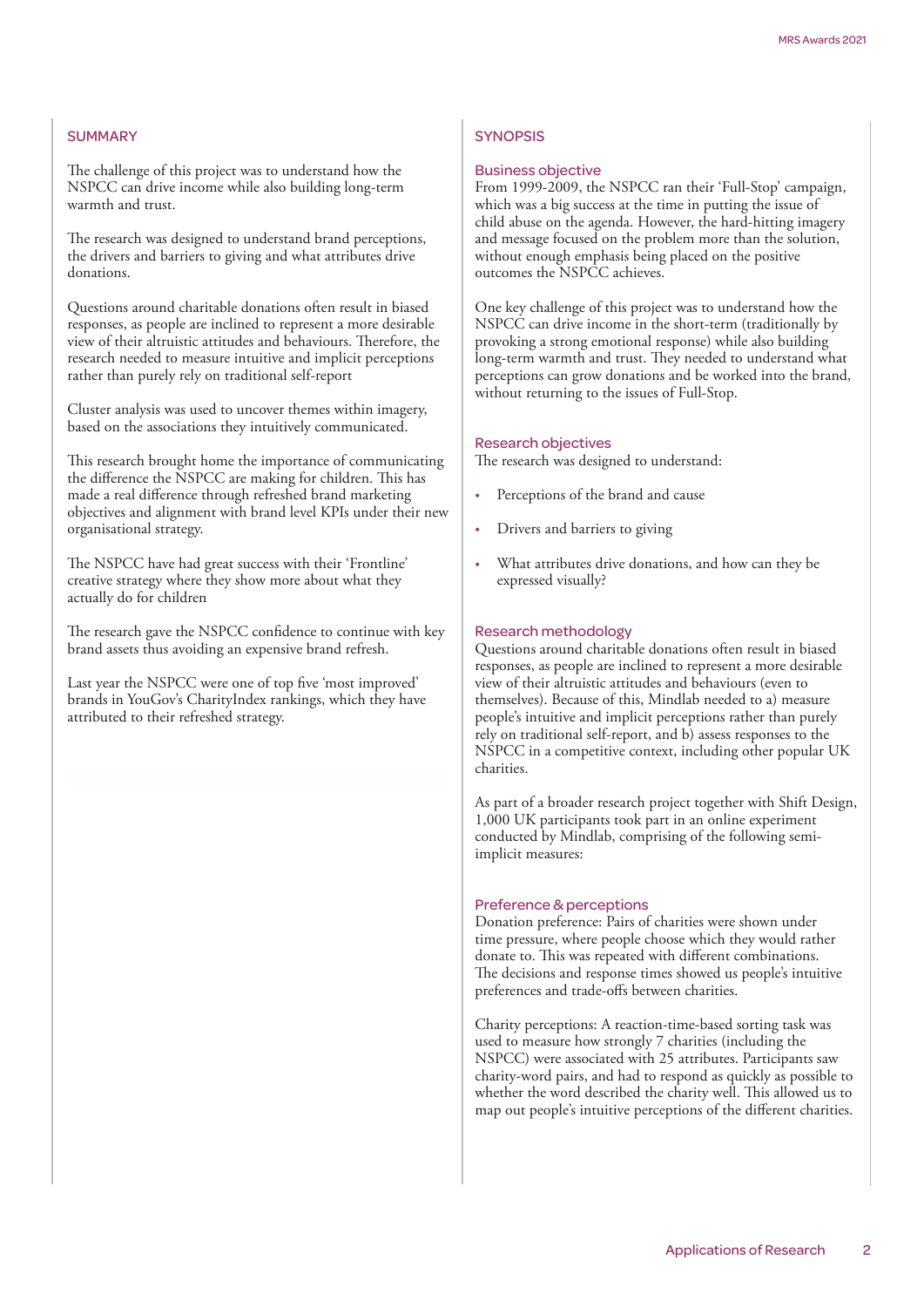# Imagery associations

Association fit: A second association test was used to measure how strongly 75 different images represented 25 attributes. Participants saw randomly sub-sampled image-word pairs, and had to respond under time pressure to whether the word described the image well.

NSPCC fit: The 75 images were also assessed in terms of their intuitive link to the NSPCC. Images flashed up individually, and participants had to respond to whether the image did or did not fit their idea of the NSPCC.

### Propositions & phrases

In addition to mapping out associations communicated by different images, we also assessed associations people had with potential NSPCC phrases.

## ANALYSIS

### Drivers of charity preference

To understand the qualities linked to charities people most want to support, we conducted a correlation analysis of the proportion of times charities were chosen in the 'donation preference' test against the association scores in the 'charity perceptions' test. This highlighted the extent different attributes are linked to donation intention. Highlighting the underlying links between perceptions and intended behaviour, rather than relying on self-report.

#### Uncovering underlying themes in imagery

A cluster analysis (k-means clustering) was used to uncover themes within the imagery, based on the 'fit to key associations' test. The 75 images were mathematically grouped into 8 image clusters or 'themes', based on the associations they are intuitively communicating. This allowed the evaluation of imagery purely based on what they were communicating to participants, rather than make a-priori assumptions about different potential themes.

# THE FINDINGS

The legacy of the 'Full-Stop' campaign is still reflected in brand associations.

Words and images associated with the NSPCC were still more in line with the Full-Stop campaign than with more recent campaigns. People struggled to link 'hope' to the brand, showing that the NSPCC is more associated with flagging up child abuse, rather than preventing it.

There were however signs that the more recent campaigns are starting to have an effect. The NSPCC was more strongly linked to promoting a 'positive message', and people had a strong trust in the money reaching its cause, more so than for other children's charities.

Perceived 'sadness' of a charity is negatively correlated with donation intent.

The more strongly a charity was linked with 'sadness' the less likely they were to want to donate to this charity. This confirms that sad imagery can have a negative impact on longer-term support.

Perceived impact and personal connection are key in driving donations.

The research identified two key drivers of donation (see figure 1):

# PERSONAL & EMOTIONAL CONNECTION

Making a difference / perceived positive impact Showing positive interactions between adults and children strengthens key associations.

The imagery that was most intuitively linked to the NSPCC showed children in difficult situations and in despair. This type of imagery had a sense of urgency, but was seen as sad and emotive – precisely the attributes that were associated with weaker donation intention.

The cluster of images most strongly associated with donating focused on the NSPCC at work (see image A). This cluster makes the charity appear relevant today, inspiring, likeable, making real progress, and making a difference – allowing people to help and became the focus of the NSPCC Frontline strategy.

Every Childhood Is Worth Fighting For.

Aside from imagery, messages were assessed in terms of how well they represented the key drivers of donation intention. "Every Childhood Is Worth Fighting For" (the NSPCC's existing strapline) was the strongest message. It was clear and easy to understand, felt like a cause worth supporting, and highly relevant today. This message was also seen as particularly positive and likeable, helping people associate the NSPCC with positive outcomes rather than just a sad cause. The research highlighted another promising strapline– "We won't stop until child abuse stops" this packed an emotional punch and created a mental link back to the Full-Stop campaigns, contributing to brand recognition.

## APPLICATION

The NSPCC have been working on embedding insights from this research since 2019 and are proud now to be seeing evidence of genuine impact. Below are three examples of that.

### A renewed focus on impact and progress

Above all else, this research brought home the importance of communicating the difference they're making for children. Internal prioritisation of this focus is making a real difference, e.g.:

Refreshed brand marketing objectives – The NSPCC aims to drive relevance, affinity, and understanding of the impact and difference they make.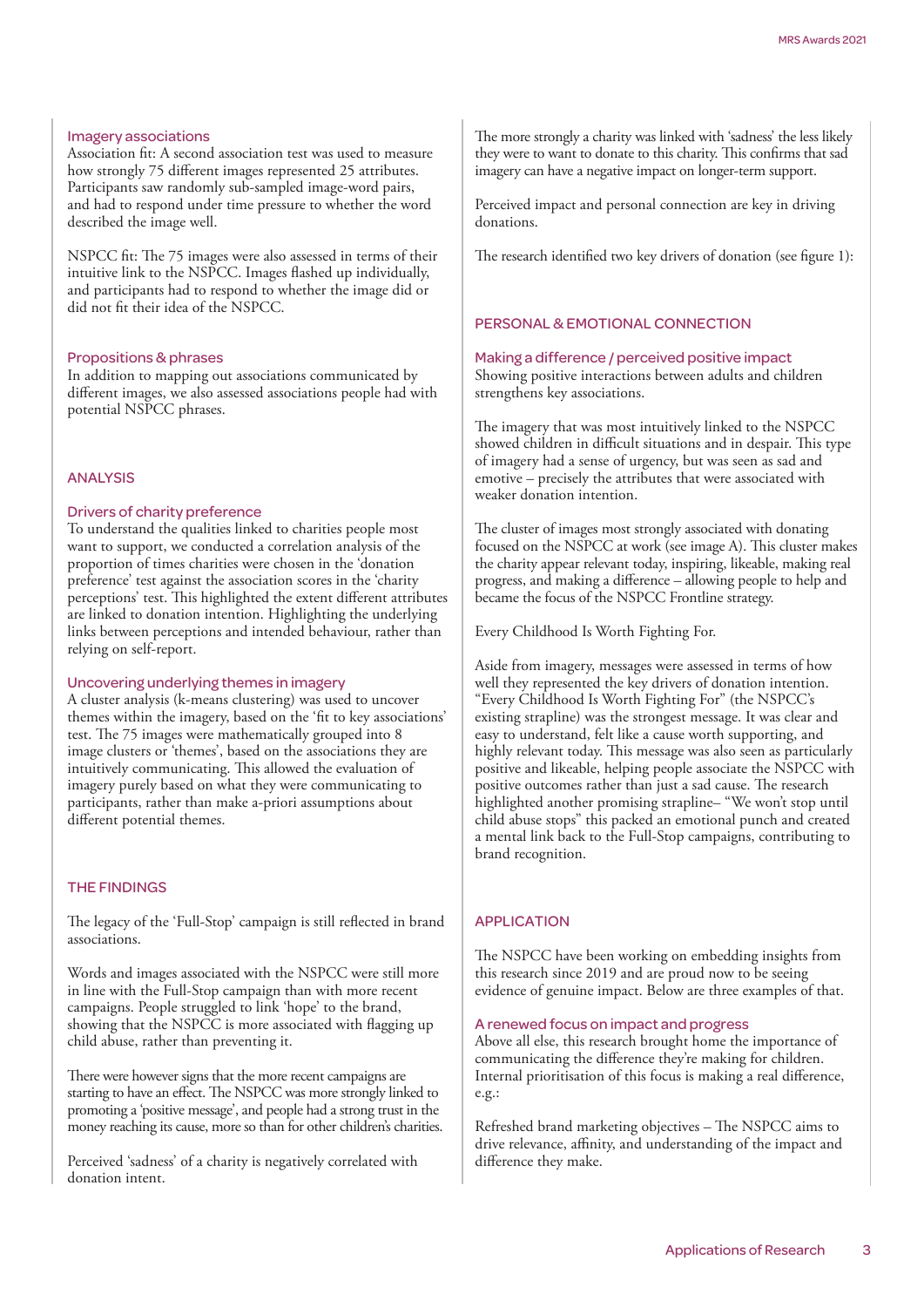Questions on perceived impact and progress have been added to their brand tracker, and these metrics have been elevated to the level of brand profile KPIs under their new organisational strategy.

New impact pages were added to NSPCC.org this year, and there are plans to create videos focusing on communicating progress on the NSPCC cause.

#### 'Frontline' creative strategy

One of the key take-outs from the research was that the NSPCC needed to show more about what they actually do for children (the NSPCC at work' image cluster). This is now done through their 'Frontline' creative strategy. Their Head of Studio explains:

"We want people to feel that we're out in communities across the UK, at the forefront of child protection. We still demonstrate "need" but we don't over dramatise that – we mix real life stories with child actors so it feels like a real and authentic documentary – something everyone can relate to. We're actively showing where supporters' money is going by showing what we do. This increases our relevance and helps supporters understand our impact."

There has been great success with this strategy. In particular, it was the basis for the 'Still Here for Children' rapid response campaign (April 2020) in reaction to the global pandemic which featured direct appeals from frontline practitioners (See image B). Combined with an accompanying NSPCC Helpline awareness campaign also starring a frontline practitioner,

The 'Still Here for Children' campaign generated significant peaks on tracked measures of brand affinity and cut-through that had previously been in decline. The campaign performed so well that it was continued in use beyond the immediate crisis period into the September brand campaign and 2020 Christmas appeal, again faced by frontline practitioners.

Last year the NSPCC were one of top five 'most improved' brands in YouGov's CharityIndex rankings, which they have attributed in part to their refreshed strategy.

#### "We won't stop until child abuse stops"

The research gave the NSPCC confidence to continue with key brand assets including the strapline "Every childhood is worth fighting for", thus avoiding an expensive brand refresh.

The research highlighted another line of copy – "We won't stop until child abuse stops" – packed an emotional punch and created a mental link back to our Full-Stop campaigns, contributing to brand recognition. The NSPCC are also incorporating the line "We won't stop until child abuse stops" into their marketing. So far, they've seen success using it in mass participation events marketing, and have included a variation in recent online safety core content and new assets they're creating for a 2021 summer campaign.

| <b>Attribute</b>       | <b>Correlation with donation</b><br>intention |
|------------------------|-----------------------------------------------|
| Close To My Heart      | 0.99                                          |
| <b>Making Progress</b> | 0.97                                          |
| <b>Clear Goals</b>     | 0.97                                          |
| <b>I</b> Understand    | 0.97                                          |
| Hear a lot about       | 0.97                                          |
| Needs money            | 0.96                                          |
| Inspiring              | 0.96                                          |
| I can help             | 0.96                                          |
| Urgent                 | 0.95                                          |
| Relevant to me         | 0.95                                          |
|                        |                                               |

| <b>Emotive</b>    | 0.51    |
|-------------------|---------|
| Government funded | 0.45    |
| Sad               | $-0.38$ |